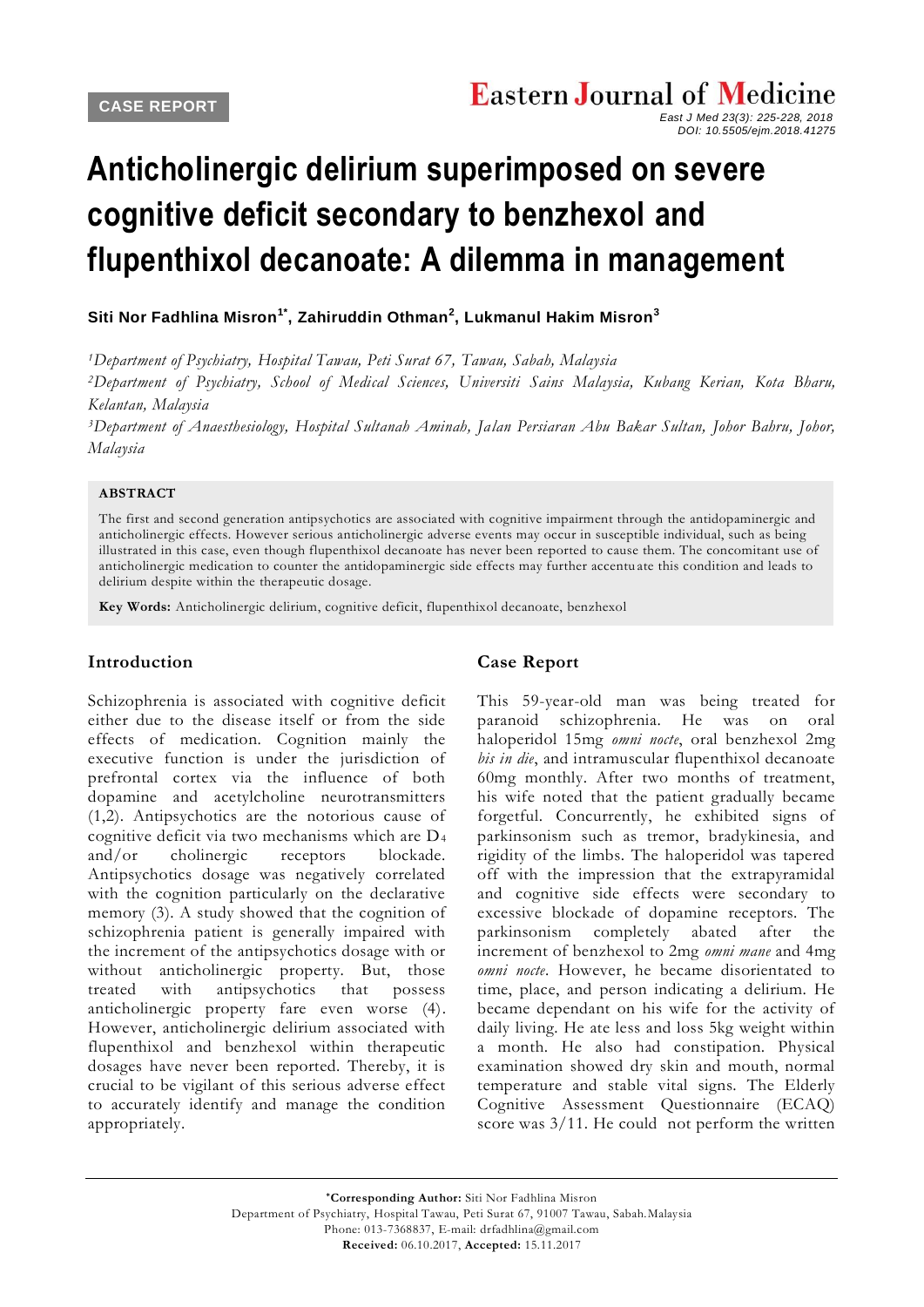

alternating sequencing task test, pentagons test, and clock drawing test. The full blood count, renal profile, liver function test, and thyroid function test were all within normal range. Mantoux test and chest X-ray excluded tuberculosis. Brain CT was normal. There were no other signs or symptoms suggestive of infection during this time. Intramuscular procyclidine 10mg temporarily improved his cognition (ECAQ 5/11) but soon deteriorated again (ECAQ 1/11). All the medications were stopped and he was treated as an in-patient. There was no further recurrence of extrapyramidal side effect despite the termination of benzhexol. Adequate hydration and abstinence from any drugs with anticholinergic and/or antidopaminergic action was ensured. The delirium resolved in 3 weeks following the termination of oral medication or 4 weeks after the last flupenthixol decanoate administration. The constipation was resolving but the dry skin and mouth were still present at that time. Nevertheless, the cognitive deficit was still present. His thought process was slow, and most of the time he could not answer simple questions.

The cognitive function gradually improved. At 6, 8 and 11 weeks post flupenthixol decanoate administration, the ECAQ scores were 6/11, 8/11 and 11/11, respectively. Figure 1 illustrated the cognitive improvement experienced by the patient. At 7 weeks he developed parotitis secondary to the dry mouth and was managed by the otorhinolaryngologist. The patient refused antipsychotic treatment until 6 months later when he had a relapse. Oral olanzapine 2.5 mg *bis in die* was started. The dosage was increased to 10mg

*omni nocte* without any anticholinergic or extrapyramidal side effects.

# **Discussion**

Flupenthixol, a thioxanthene, has an unarguably predominant antagonistic action at the dopamine receptors (5,6). As for the anticholinergic property, literatures had contradicting view whether the anticholinergic effect is moderate (6) or clinically insignificant (5). At the beginning, when the patient presented with cognitive deficit and parkinsonism, anticholinergic medication was increased due to the impression that it was due to the excessive dopamine antagonist effects of flupenthixol decanoate and haloperidol. Haloperidol was discontinued and benzhexol dosage was increased. However, the cognition deteriorated further and he succumbed into a delirium state.

The dilemma faced by the clinician involved was due to the fact that the anticholinergic medication was indicated for the dopamine antagonist side effect but at the same time may cause a cognitive side effect. The administration of anticholinergic will improve the cognitive deficit due to dopamine blockade per se but may worsen it if the cause is via the anticholinergic mechanism. The administration of procyclidine helped clarifying the underlying mechanism. The sudden increase of anticholinergic activity after procyclidine injection resulted with an instant improvement of ECAQ score by 2. This is because the anticholinergic medication can indirectly increase the dopamine release into the synaptic cleft. The surge of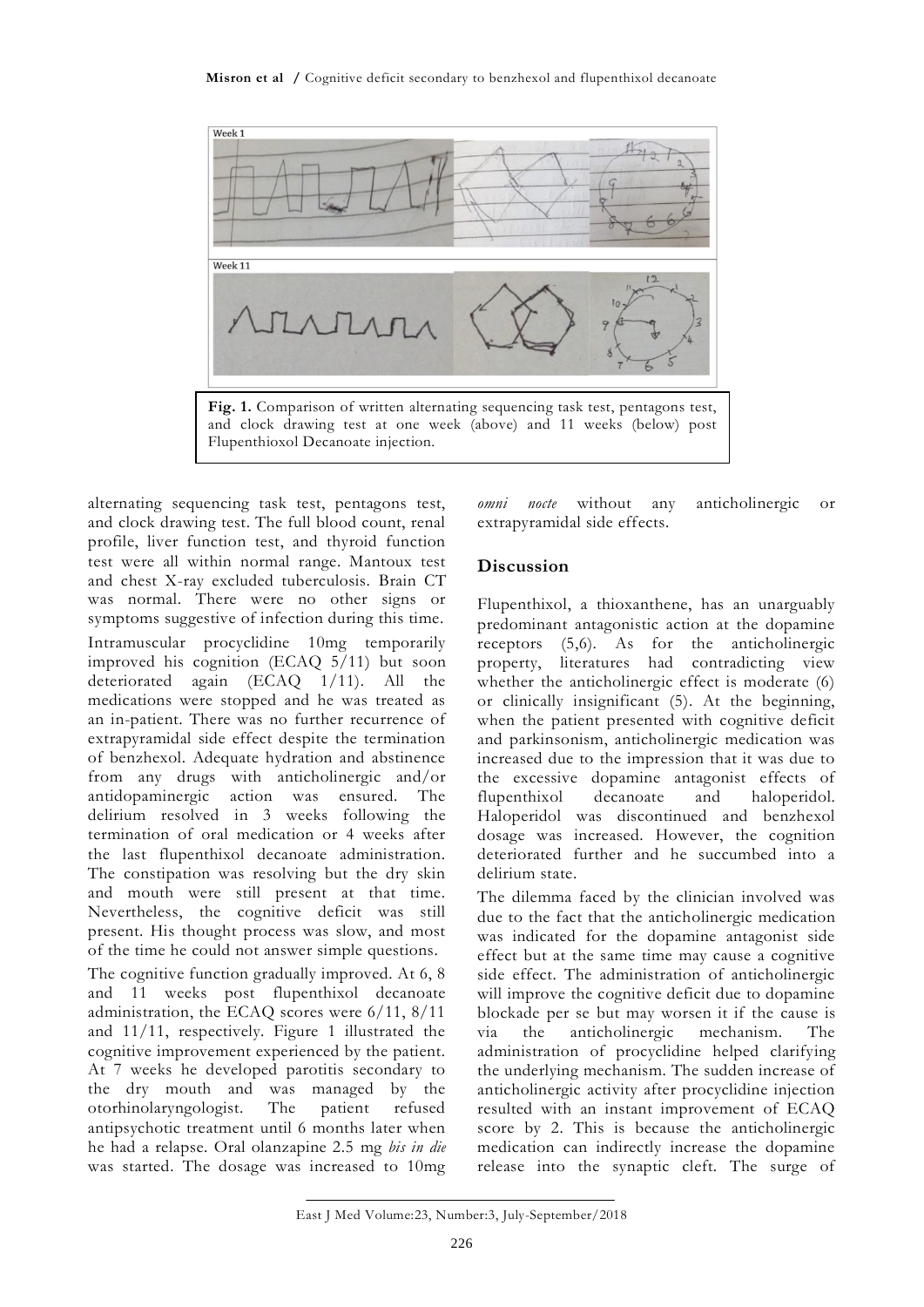dopamine neurotransmitter in the dorsolateral prefrontal cortex improves the cognition (1).

However, the improvement was not sustainable as procyclidine itself aggravated the existing anticholinergic adverse effect of flupenthixol, thus worsening the cognitive impairment.

The anticholinergic side effect was detrimental in this case. In the beginning, the benzhexol may contribute to the delirium state due to its combined effect with the flupenthixol. Considering its short elimination half-life of 3.7 hours, the washout period is estimated to be only around one day (7). Instead, the delirium and cognitive deficit persisted far beyond that point, thus suggesting it is highly likely due to the anticholinergic effect of flupenthixol decanoate rather than benzhexol.

To date, the literatures on anticholinergic property of flupenthixol did not specifically mention on the specific type of muscarinic receptors involved. However, from the apparent side effects of the patient, we postulated that the flupenthixol antagonized both central and peripheral muscarinic receptors. The M<sup>1</sup> receptors are mainly responsible for both the executive function and submandibular gland secretion. Whereas the M<sub>3</sub> are the main receptors for the intestinal motility as well as submandibular and parotid gland secretion (8).

The dopamine antagonist action was the least likely to be the main contributor in this case. Flupenthixol has a higher affinity towards  $D_1$ ,  $D_2$ and  $D_3$  but less towards the  $D_4$  receptors.  $D_2$ receptors are abundantly found in the mesolimbic and nigrostriatal pathways that contribute to the psychosis and extrapyramidal side effects, respectively. Whereas the  $D_4$  receptors are mainly in the prefrontal cortex, thus they are related to the cognitive effect especially the executive function (2,9). Theoretically therefore, the extrapyramidal side effect is more likely to occur compared to impaired cognition based on the dopamine affinity of flupenthixol. Instead, parkinsonism did not recur after stopping the anticholinergic medication and continuous slow release of flupenthixol decanoate.

The patient most likely had an increased vulnerability towards severe anticholinergic side effect of flupenthixol. There were several factors behind this susceptibility. His age was the main contributing factor. Even in a non-diseased brain, the aging process may affect the structure of the muscarinic receptor thus decrease the acetylcholine volume and its receptors (10,11).

This prompts the increased sensitivity towards acetylcholine. There was also an increased permeability of the blood-brain barrier and auxiliary leakages in old age especially those with neurodegenerative diseases (8). These permit the additional diffusion of flupenthixol particles into the brain and enhanced the anticholinergic repercussions. Schizophrenia itself is considered as a neurodegenerative disease with 60% showed an accelerated clinical deterioration despite being given the best treatment with favorable socioeconomic factor (12).

The intramuscular flupenthixol decanoate half-life is 17 days and the repeated administration ensures that the washout period to be approximately three months (6). It is meant to have a prolonged desired antipsychotic effect through each single administration but unfortunately so does the undesired adverse effect. In view that the flupenthixol is a lipophilic drug, its main disadvantage for the elderly is the prolongation of the half-life and the presence of more active free fractions of flupenthixol. This will accentuate the side effect properties in the elderly who is biologically having more fat, less water and less albumin compared to the body of their younger counterpart (6). The washout period did correlate with the patient improvement of the ECAQ score that resumed back to the perfect score at 11 weeks post administration. In view of the long period of washout, the patient needed a long hospital stay until the delirium resolved and the cognition adequate for an independent daily activities. There was no consensus regarding the antidote for anticholinergic delirium and anticholinergicinduced cognitive deficit up to date (10). However, a safe environment and supportive treatment are pivotal to prevent further complication. Fortunately, this condition is reversible.

conclusion; A cognitive deficit with superimposed delirium in a treated schizophrenia patient may cause a confusion and dilemma in correctly determining the cause and delivering the best treatment. A wrong postulation can lead to a detrimental consequence in this otherwise reversible condition. Thus, psychiatrist and physician shall be a ware of these possible sequelae of flupenthixol in a susceptible individual to prevent further complication.

**Acknowledgement:** The authors would like to thank the Director General of Health Malaysia for his permission to publish this article.